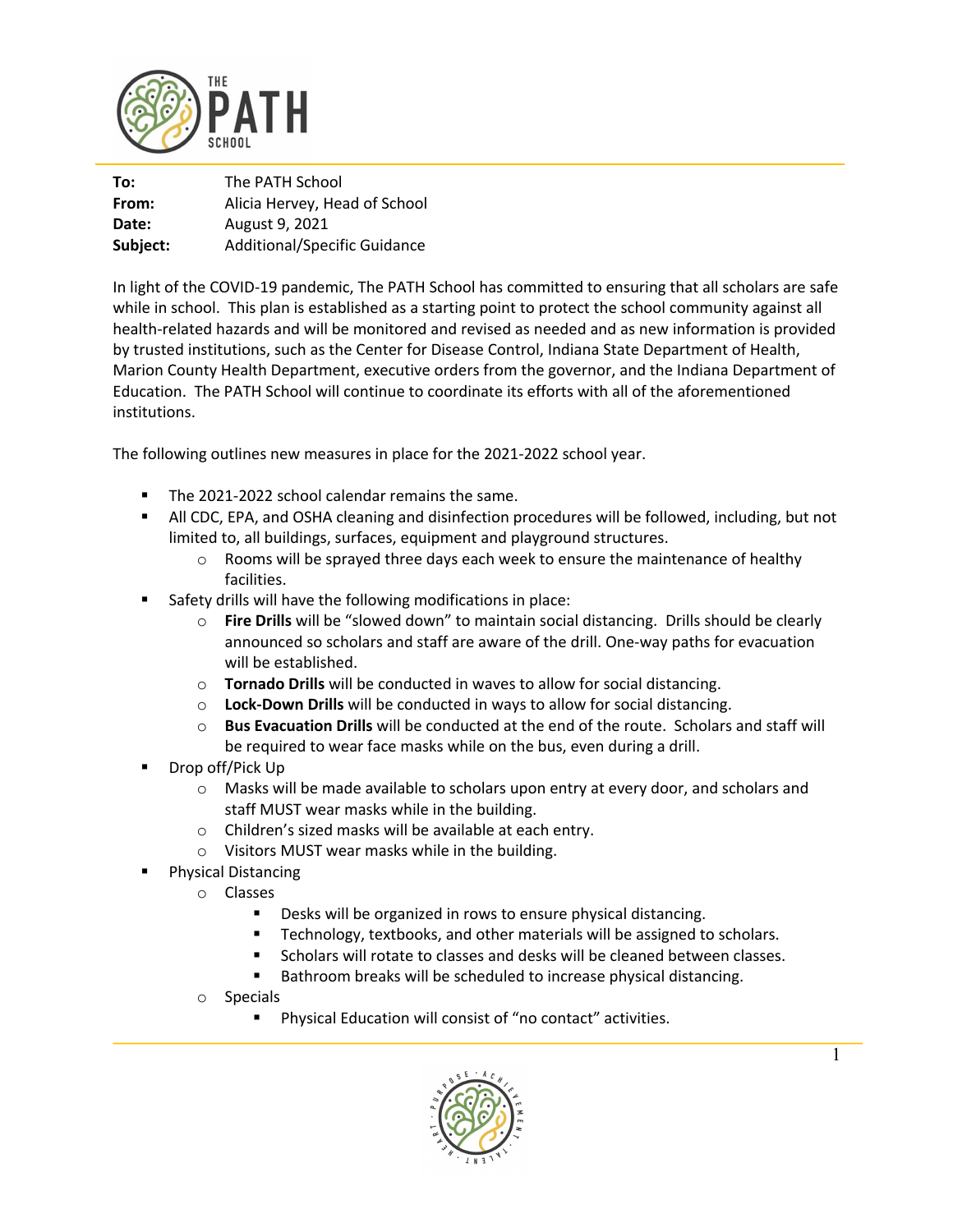

- All materials will be sanitized between uses.
- § Teachers will hold class in the homeroom classroom or outdoors as weather and the lesson permits.
- o Lunch will be served in the cafeteria with social distancing.
	- Tables and seats will be assigned for lunch.
- o Scholars MUST wear face coverings during all assemblies and field trips
- o Outside food for scholars is not permitted unless it is individually wrapped.
- o Bus Procedures
	- All students, drivers, and monitors riding the bus are required to wear face coverings that cover the nose and mouth appropriately.
	- **EXECTE:** Students will have assigned seats on the bus.
	- Sanitation measures will be in place after final drop offs to and from school.
	- Eating or drinking on the bus is not permitted.
- o Recess periods will be shared by grade levels.
	- § Scholars will receive ongoing education on how to avoid contact with others during outdoor playtimes.
- $\circ$  Space between scholars will be increased as much as the classroom and furniture allows.
	- When possible, furniture will be arranged so that all scholars are facing the same direction.
	- Scholars will have assigned seating.
		- Seating charts will be documented by all teachers for exposure tracing.
- o Services will be provided to scholars in the classroom whenever possible.
	- § Shared spaces, such as special education classrooms, ELL classrooms, the nurse's clinic, behavioral, counseling, Brain labs, and speech offices, will be sanitized between groups.
		- Seating will adhere to physical distancing guidelines.
- o Whole staff meetings will be held in spaces that allow for physical distancing.
	- When appropriate, virtual meetings will be held for large group meetings as often as possible.
- o Staff will sanitize shared workstations and breakrooms after each use.
	- Sanitizer will be provided in shared spaces.
- § Nutrition Service
	- $\circ$  Breakfast will be served in the classroom daily for middle school scholars. After eating, scholars will sanitize their work eating/work area.
	- o Elementary scholars will retrieve their breakfast from the cafeteria upon entry to school and will return to their classrooms to eat.
	- o All scholars will use hand sanitizer or wash hands before and after every meal.
	- o Food sharing of any kind is prohibited.

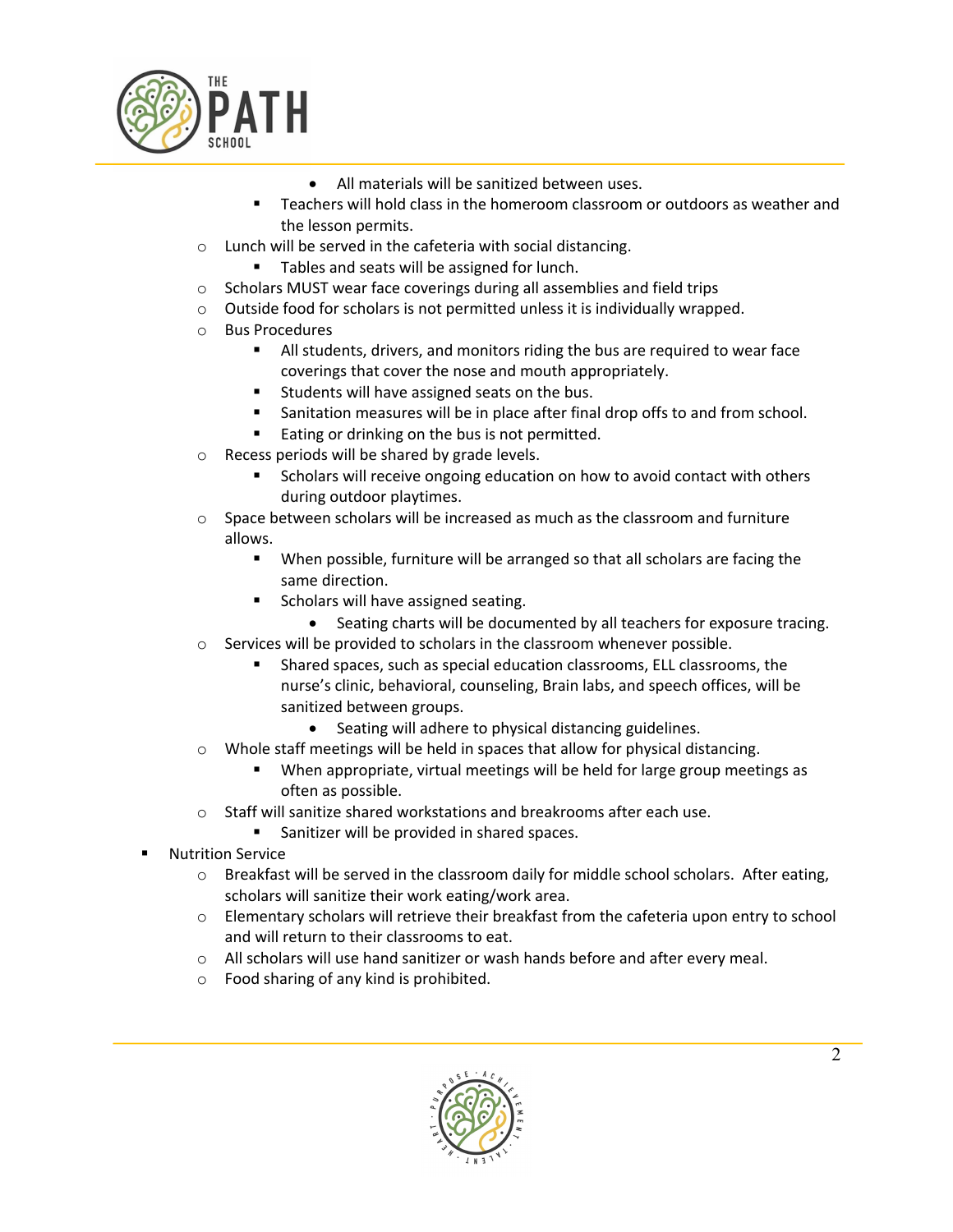

- $\circ$  All food service staff, including monitors and teachers overseeing meals in the classroom, are to wear face coverings that cover the nose and mouth appropriately and gloves during preparation, service, and monitoring.
- § Water fountains are **not** to be used with a person's mouth.
	- o Scholars will be provided water bottles to be used at water stations.
	- o Scholars MUST use their water bottles for water at all times.
- Touchless hand sanitizer stations will be placed at the entrance to the school, all entrances into the school from recess and in other locations throughout the school.
	- $\circ$  Scholars and staff are expected to use these stations upon entry to the school building.
- § Teachers will limit the number of items that go between school and home as much as possible.
- § Whenever possible, vendor access is restricted to out-of-school hours to avoid contact with scholars.
	- o All vendors must sign into the front office.
- **•** All visitor sign-in sheets will be maintained and documented to assist with exposure tracing.
- All in-person staff meetings will have sign-in sheets to document attendees.
- § Visitors, including those picking up scholars at the end of the day, must wear facial coverings whenever in the building.
- We will utilize staggered release schedules for dismissal.
- Staff and Student Health Monitoring and Education
	- o The school will track reasons for scholar and staff absences as allowable.
		- If a parent tells the school that a scholar is ill, the school will ask the parent if the student is exhibiting symptoms of COVID-19.
		- If a staff member calls in sick or appears ill, the school will ask if the person is experiencing any COVID-19 symptoms.
		- If a person is visibly ill, the school may make additional inquiries and may exclude the person from school property.
	- $\circ$  If a person has recently come in contact with a person with a suspected or confirmed case of COVID-19, has someone in their home being tested for COVID-19, or has recently traveled from somewhere considered a "hot spot" by the CDC, the school may exclude the person from the school building and recommend they self-quarantine for 14 calendar days.
	- o Staff will receive training from the school nurse prior to the start of the school year on recognizing COVID-19 related symptoms in oneself and others and how to respond based on the school's Safety Plan.
		- § Scholars and staff will be excluded from school/work if they test positive for COVID-19 or exhibit symptoms associated with COVID-19 that are otherwise not explained.
			- Those excluded from school who have not received a test proving or disproving the presence of COVID-19 may return to school if the following three conditions are met:
				- o They have not had a fever for at least 72 hours; and

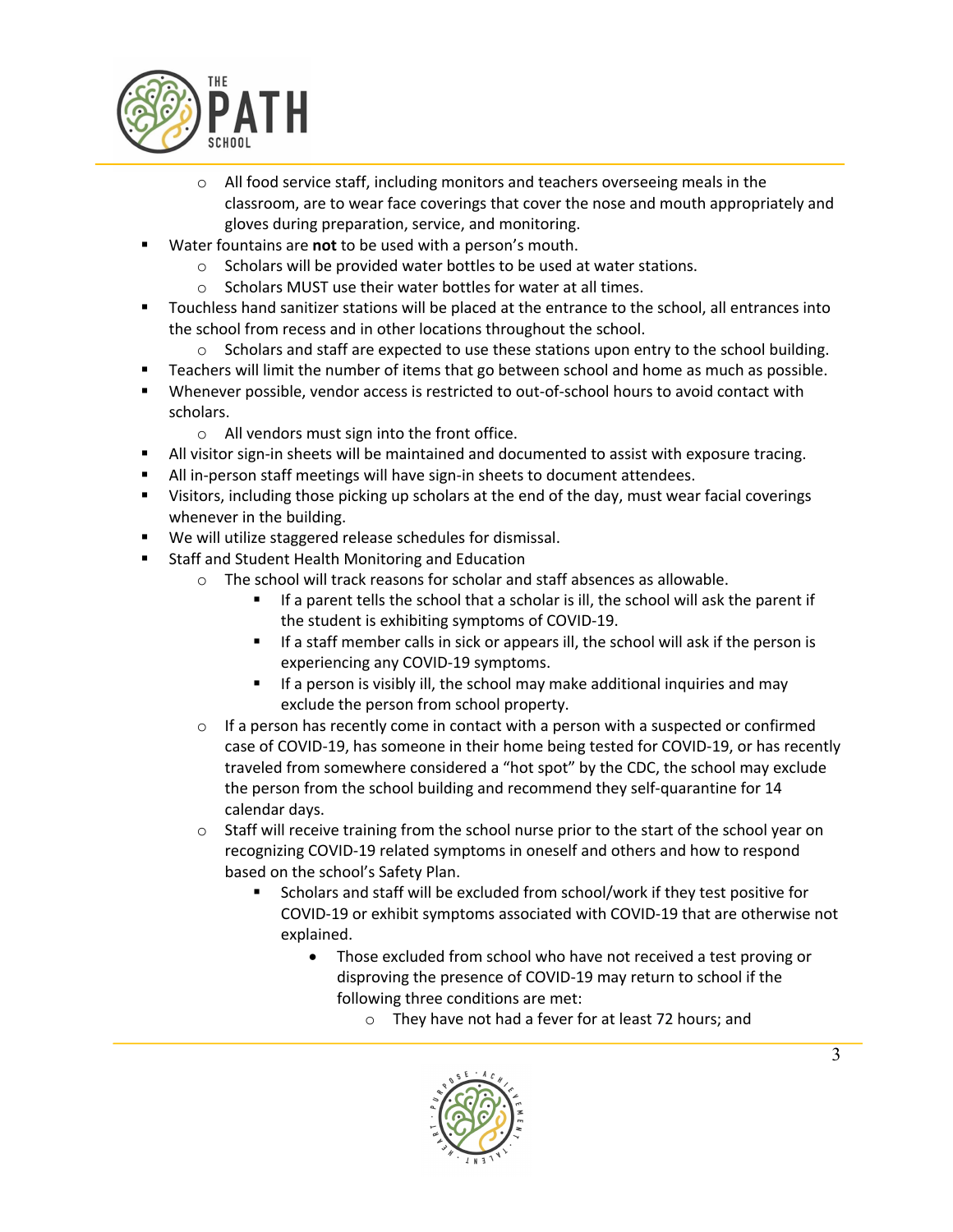

- o Other symptoms have improved; and
- o At least 10 calendar days have passed since the symptoms first appeared.
- Scholars and staff who have been tested for COVID-19 may return to school if the following conditions are met:
	- $\circ$  The individual no longer has a fever (without the use of a fever reducing medication); and
	- o Other symptoms have improved; and
	- o At least 10 calendar days have passed since symptoms first appeared; or
	- o The person has received two negative tests at least 24 hours apart.
- Scholars and staff who are asymptomatic and test positive for COVID-19 may return when they have gone 10 calendar days without symptoms and have been released by a healthcare provider.
- All positive cases of COVID-19 will be reported to the Marion County Health Department and the Indiana Department of Education for additional guidance.
	- A separate room will be provided for staff and scholars who may have COVID-19 while waiting for pick-up. The room will be disinfected frequently and restricted to only authorized staff and scholars.
	- As soon as the school is aware of a confirmed case of COVID-19 in the building, the custodial staff will be immediately informed. When possible, based on student and staff presence, the custodial staff will wait 24 hours or as long as possible prior to disinfecting. When waiting is not possible, such as when school is in session, the cleaning will occur immediately with all custodians wearing appropriate PPE.
- o Staff MUST wear a facial covering at all times that cover the nose and mouth appropriately. They are required to wear facial coverings when working within 6 feet of a scholar such as providing one-on-one feedback and when not in the classroom.
	- All staff involved with health, custodial, and/or food related services are required to wear facial coverings that cover the nose and mouth appropriately.
	- All non-classroom teachers, such as administration, special education, specials, etc., are required to wear facial coverings that cover the nose and mouth appropriately when working with scholars and outside their offices.
- $\circ$  Scholars MUST wear facial coverings that cover the nose and mouth appropriately while in school daily.
- $\circ$  Frequent handwashing and sanitizing is encouraged, especially at the following times:
	- Start of the school day
	- Before and after eating
	- After using the restroom
	- § After blowing nose, coughing, or sneezing

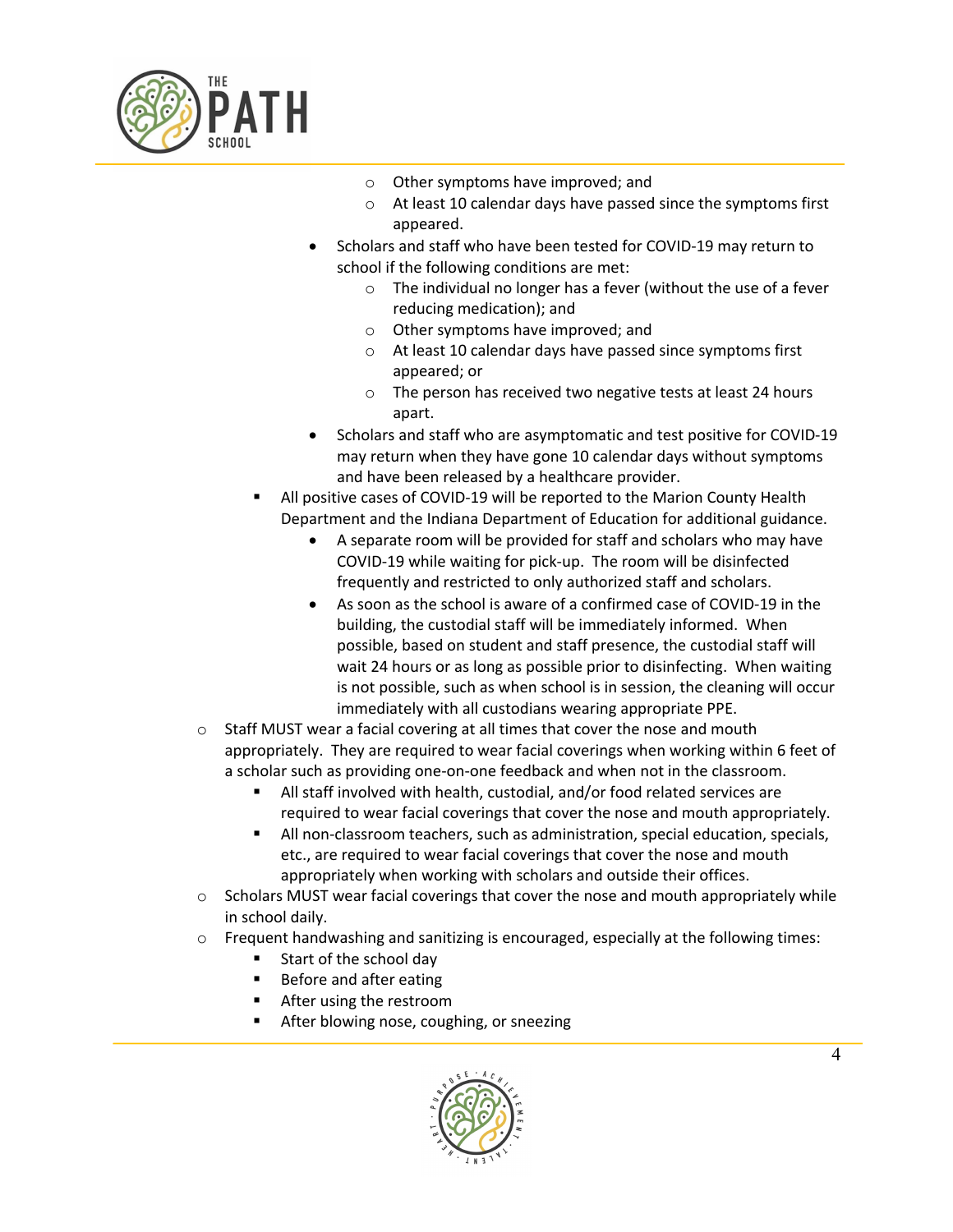

- Before and after using shared equipment
- After recess
- o Scholars health plans will be created and implemented as needed with guidance from the scholar's family doctor, parents, director of special education and the school nurse.
- o The school nurse will provide lessons to scholars on social distancing, hand washing, and other general health-related topics that stop the spread of COVID-19 at the beginning of the year and on an ongoing basis.
	- Information on self-screening will go home to parents prior to the start of the school year.
	- When/If the opportunity arises, The PATH School will work with its nursing partner, Shalom Health, to provide diagnostic screening and testing to scholars and potentially provide vaccinations to the school community.

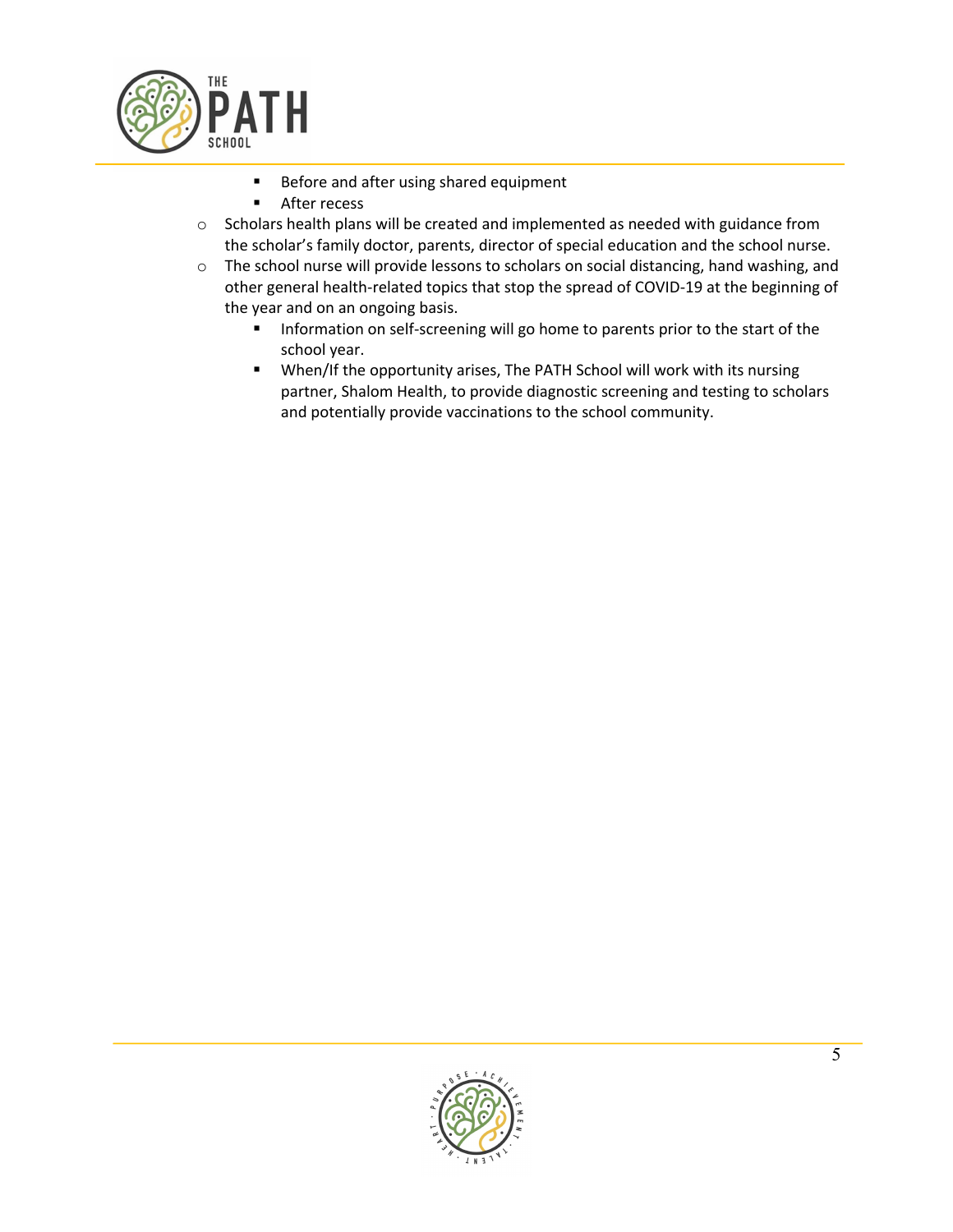

## **Mask Wearing**

When selecting a mask, there are many choices. Here are some do's and don'ts.

## **DO choose masks that**



Have two or more layers of washable, breathable fabric



Completely cover your nose and mouth



Fit snugly against the sides of your face and don't have gaps



Have a nose wire to prevent air from leaking out of the top of the mask

## **DO NOT choose masks that**



Are made of fabric that makes it hard to breathe, for example, vinyl